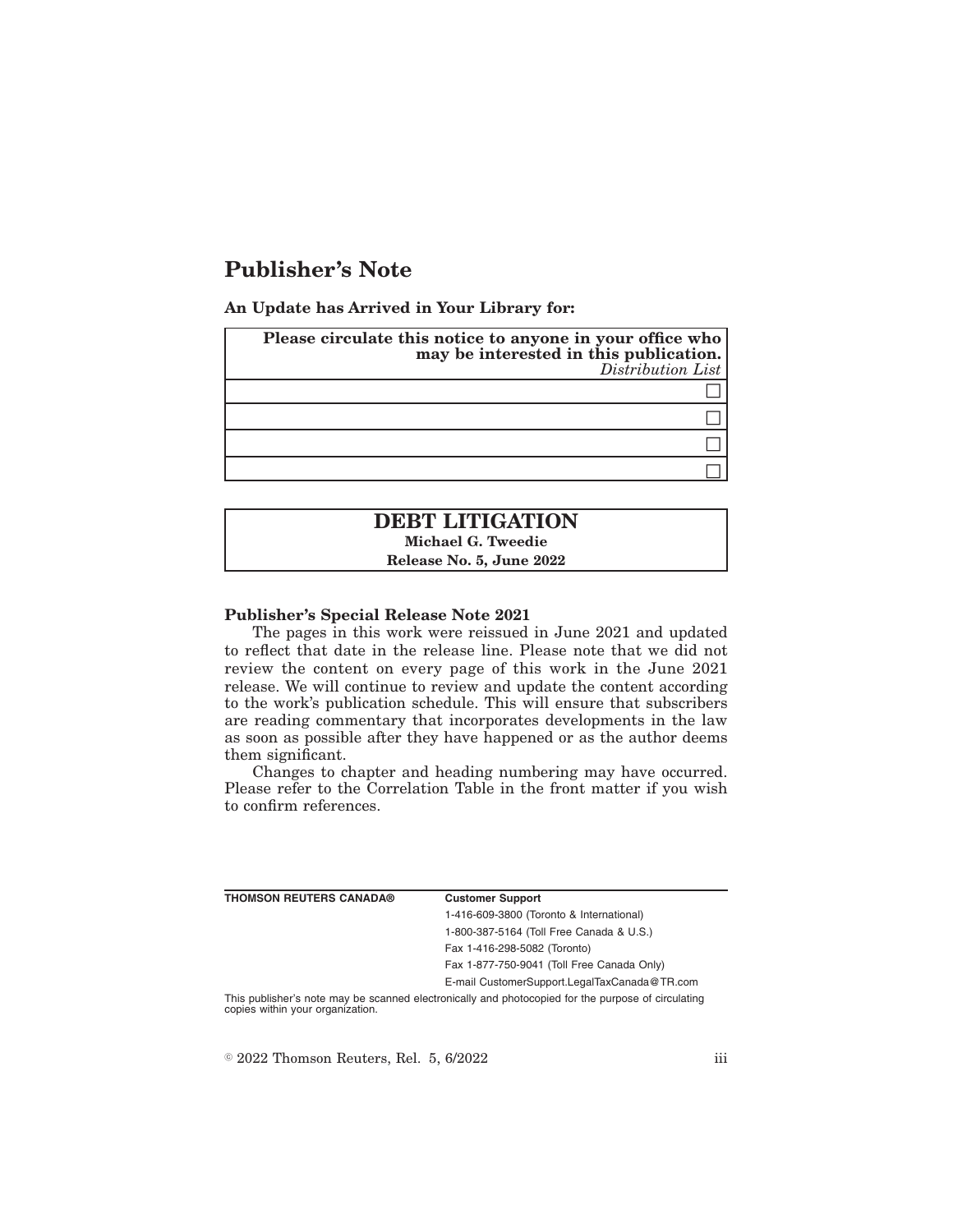Debt Litigation is a comprehensive work dealing with default and summary judgments relating to debtor-creditor law and practice. It includes annotations and commentary on topics such as the fiduciary duties of solicitors, including negligence and conflict of interest, spoliation of evidence and e-discovery and conventional mortgages and guarantees.

#### **What's New in This Update**

The author has added new commentary and case law regarding enforcement, fraudulent conveyances and bankruptcy. Notable cases are summarized below.

#### **Highlights**

- E Where three properties are subject to the same execution, they may be ordered to be sold in a certain sequence to avoid unnecessary eviction of the defendants from their personal (principal) residence, if sale of the first two properties produced proceeds sufficient to satisfy the judgment debt: *Zemka Dobrochna Litwin c. Hyde* (2021), 334 A.C.W.S. (3d) 844, 2021 QCCA 827 (C.A. Que.). [Enforcement 10:40]
- The necessary fraudulent intent is to put one's assets out of the reach of one's creditors and no further dishonest or morally blameworthy intent is required and it is the effect of a transfer which is a key factor when determining fraudulent intention: *Kootenay Savings Credit Union v. Brar*, 2021 BCSC 2027 (B.C. S.C.). [Fraudulent Conveyances 11:5]
- E The *Anton Piller* order is obtained *ex parte*; accordingly full and fair disclosure is of critical importance and excessive speculation will justify setting the order aside: *Secure Resources Inc v. Wilson*, 2021 ABQB 744 (Alta. Q.B.), additional reasons 2022 ABQB 22 (Alta. Q.B.). [Fraudulent Conveyances 11:22]
- The equivalent of dissolution of the freezing order arises when the frozen defendant enters bankruptcy and those assets which would be available to satisfy a judgment are vested in the licensed insolvency trustee by operation of legislation. At this point, the plaintiff who has obtained the freezing order may not pursue the bankrupt for contempt of the order and the order itself may no longer be enforced: *Pharmagona Ltd. v. Taheri & Anor*, [2021] EWHC 2537 (Ch). [Fraudulent Conveyances 11:32]
- E A freezing order made where the court lacks jurisdiction will, naturally, be discharged. Should a private international law analysis not confirm that the court has properly assumed jurisdiction over the claim (despite contractual stipulation as